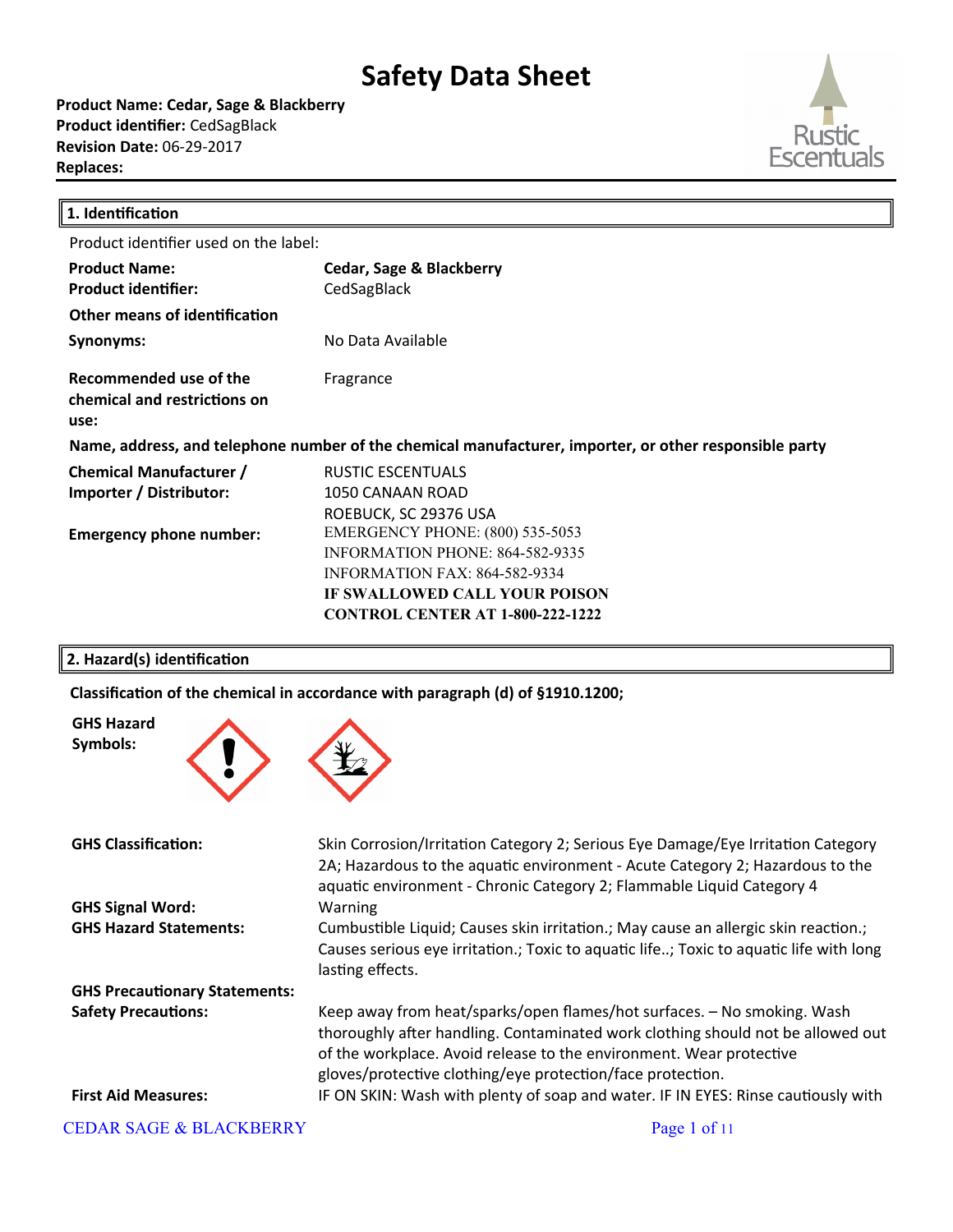**Product Name: Cedar, Sage & Blackberry Product identifier:** CedSagBlack **Revision Date:** 06-29-2017 **Replaces:** 



water for several minutes. Remove contact lenses, if present and easy to do. Continue rinsing. If skin irritation occurs: Get medical advice/attention. If skin irritation or rash occurs: Get medical advice/attention. If eye irritation persists: Get medical advice/attention. Take off contaminated clothing and wash before reuse. Wash contaminated clothing before reuse. In case of fire: Use extinguishing media listed in Section 5 of the SDS to extinguish. Collect spillage. **Storage:** Store in a well-ventilated place. Keep cool. **Disposal:** Dispose of contents/container in accordance with local/regional/national/international regulation for hazardous wastes.

| 3. Composition/information on ingredients |                                                   |                            |  |
|-------------------------------------------|---------------------------------------------------|----------------------------|--|
| <b>Chemical Component:</b>                | <b>CAS number and other</b><br>unique identifiers | % (or range) of ingredient |  |
| 1,6-Octadien-3-ol, 3,7-dimethyl-          | 78-70-6                                           | $7 - 15$                   |  |
| Cyclopenta[g]-2-benzopyran,               | 1222-05-5                                         | $3 - 7$                    |  |
| 1,3,4,6,7,8-hexahydro-4,6,6,7,8,8-        |                                                   |                            |  |
| hexamethyl-                               |                                                   |                            |  |
| Ethyl methylphenylglycidate               | $77 - 83 - 8$                                     | $3 - 7$                    |  |
| Acetic acid, phenylmethyl ester           | $140 - 11 - 4$                                    | $1 - 5$                    |  |
| 3-Buten-2-one, 4-(2,6,6-trimethyl-1-      | 14901-07-6                                        | $1 - 5$                    |  |
| cyclohexen-1-yl)-                         |                                                   |                            |  |
| SAGE DALMATION - S-0020                   | 8016-64-6                                         | $1 - 5$                    |  |
| 2-Propenoic acid, 3-phenyl-, methyl       | 103-26-4                                          | $1 - 5$                    |  |
| ester                                     |                                                   |                            |  |
| Bicyclo[2.2.1]heptane, 2,2-dimethyl-      | 79-92-5                                           | $0.5 - 1.5$                |  |
| 3-methylene-                              |                                                   |                            |  |
| 2-Phenylethanol                           | $60 - 12 - 8$                                     | $0.5 - 1.5$                |  |
| Methylionantheme                          | 1335-46-2                                         | $0.5 - 1.5$                |  |
| 2,6-di-t-Butyl-p-cresol                   | 128-37-0                                          | $0.5 - 1.5$                |  |
| Bicyclo[3.1.1]hept-2-ene, 2,6,6-          | 7785-26-4                                         | $0.1 - 1$                  |  |
| trimethyl-, (1S,5S)-                      |                                                   |                            |  |
| Bicyclo[3.1.1]heptane, 6,6-dimethyl-      | 18172-67-3                                        | $0.1 - 1$                  |  |
| 2-methylene-, (1S,5S)-                    |                                                   |                            |  |
| Benzenepropanal, .alpha.-methyl-4-        | 103-95-7                                          | $0.1 - 1$                  |  |
| (1-methylethyl)-                          |                                                   |                            |  |
| 1,3-Benzodioxole-5-propanal,              | 1205-17-0                                         | $0.1 - 1$                  |  |
| .alpha.-methyl-                           |                                                   |                            |  |
| 2-Buten-1-one, 1-(2,6,6-trimethyl-3-      | 57378-68-4                                        | $0.1 - 1$                  |  |
| cyclohexen-1-yl)-                         |                                                   |                            |  |
| 6-Octen-1-ol, 3,7-dimethyl-               | 106-22-9                                          | $0.1 - 1$                  |  |

**The specific chemical identity and/or exact percentage (concentration) of composition has been withheld as a trade**

CEDAR SAGE & BLACKBERRY Page 2 of 11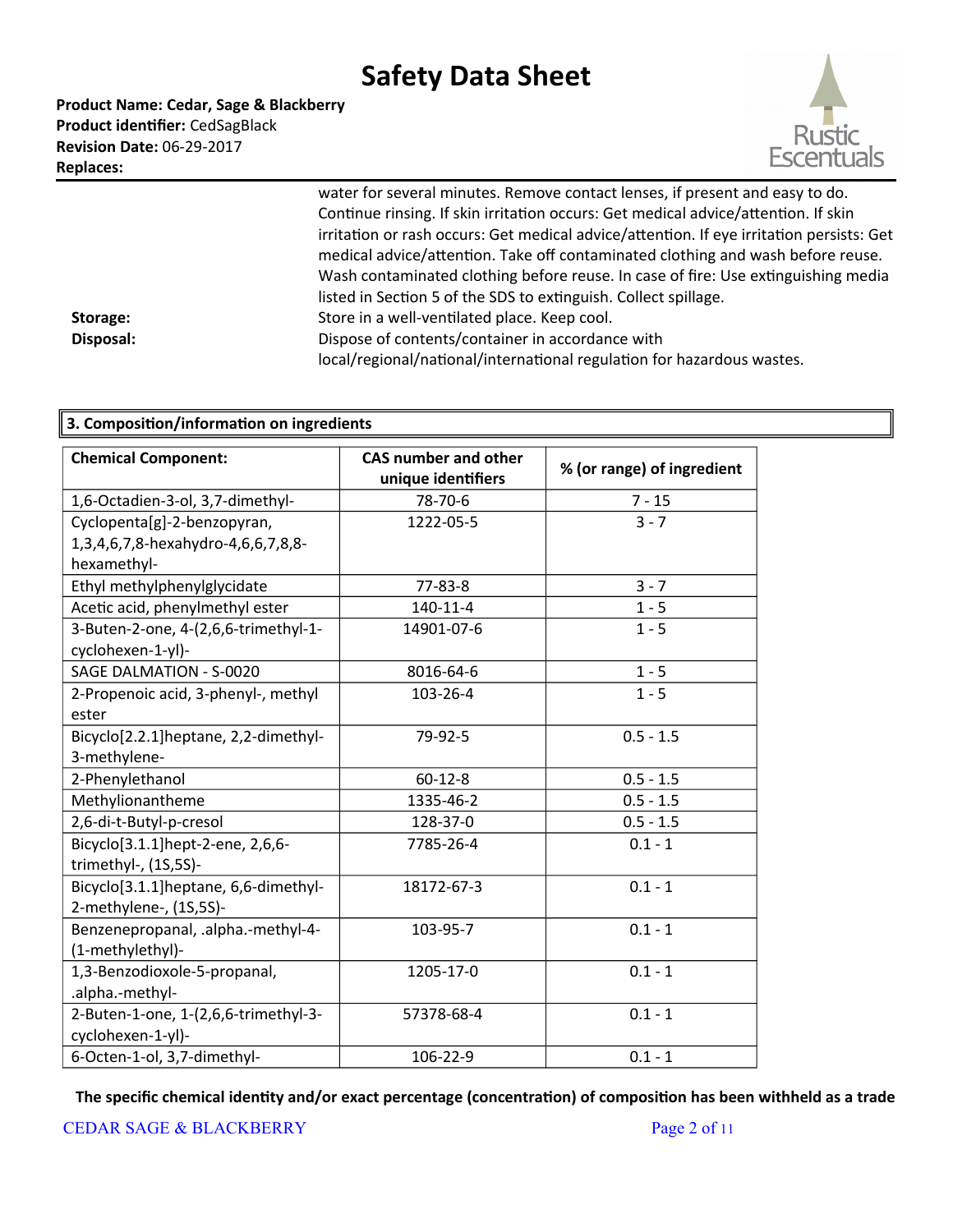**Product Name: Cedar, Sage & Blackberry Product identifier:** CedSagBlack **Revision Date:** 06-29-2017 **Replaces:** 



#### **4. First-aid measures**

Description of necessary measures, subdivided according to the different routes of exposure, i.e., inhalation, skin and eye contact, and ingestion:

| <b>Eye Contact:</b>                                  | Immediately flush eyes with plenty of water for at least 20 minutes<br>retracting eyelids often. Tilt the head to prevent chemical from<br>transferring to the uncontaminated eye. Get immediate medical<br>attention and monitor the eye daily as advised by your physician.                                              |
|------------------------------------------------------|----------------------------------------------------------------------------------------------------------------------------------------------------------------------------------------------------------------------------------------------------------------------------------------------------------------------------|
| <b>Skin Contact:</b>                                 | Wash with soap and water. Remove contaminated clothing and<br>launder. Get medical attention if irritation develops or persists.                                                                                                                                                                                           |
| Inhalation:                                          | Remove to fresh air. If breathing is difficult, have a trained<br>individual administer oxygen. If not breathing, give artificial<br>respiration and have a trained individual administer oxygen. Get<br>medical attention immediately                                                                                     |
| Ingestion:                                           | Do not induce vomiting and seek medical attention immediately.<br>Drink two glasses of water or milk to dilute. Provide medical care<br>provider with this MSDS. Induce vomiting as a last measure.<br>Induced vomiting may lead to aspiration of the material into the<br>lungs potentially causing chemical pneumonitis. |
| Most important symptoms/effects, acute and delayed:  |                                                                                                                                                                                                                                                                                                                            |
| <b>Most important</b><br>symptoms/effects (Acute):   | No Data Available                                                                                                                                                                                                                                                                                                          |
| <b>Most important</b><br>symptoms/effects (Delayed): | No Data Available                                                                                                                                                                                                                                                                                                          |

**Indication of immediate medical atention and special treatment needed, if necessary:** No additional first aid information available

#### **5. Fire-fighting measures**

Suitable (and unsuitable) extinguishing media:

| Suitable extinguishing media:<br>Unsuitable extinguishing media: | Use alcohol resistant foam, carbon dioxide, dry chemical, or water<br>spray when fighting fires. Water or foam may cause frothing if<br>liquid is burning but it still may be a useful extinguishing agent if<br>carefully applied to the fire. Do not direct a water stream directly<br>into the hot burning liquid.<br>No Data Available |
|------------------------------------------------------------------|--------------------------------------------------------------------------------------------------------------------------------------------------------------------------------------------------------------------------------------------------------------------------------------------------------------------------------------------|
|                                                                  |                                                                                                                                                                                                                                                                                                                                            |
|                                                                  | Specific hazards arising from the chemical (e.g., nature of any hazardous combustion products):                                                                                                                                                                                                                                            |
| <b>Flammability Summary:</b><br>Fire and/or Explosion            | Combustible<br>Vapors may be ignited by sparks, flames or other sources of ignition                                                                                                                                                                                                                                                        |

### CEDAR SAGE & BLACKBERRY Page 3 of 11

**Esc**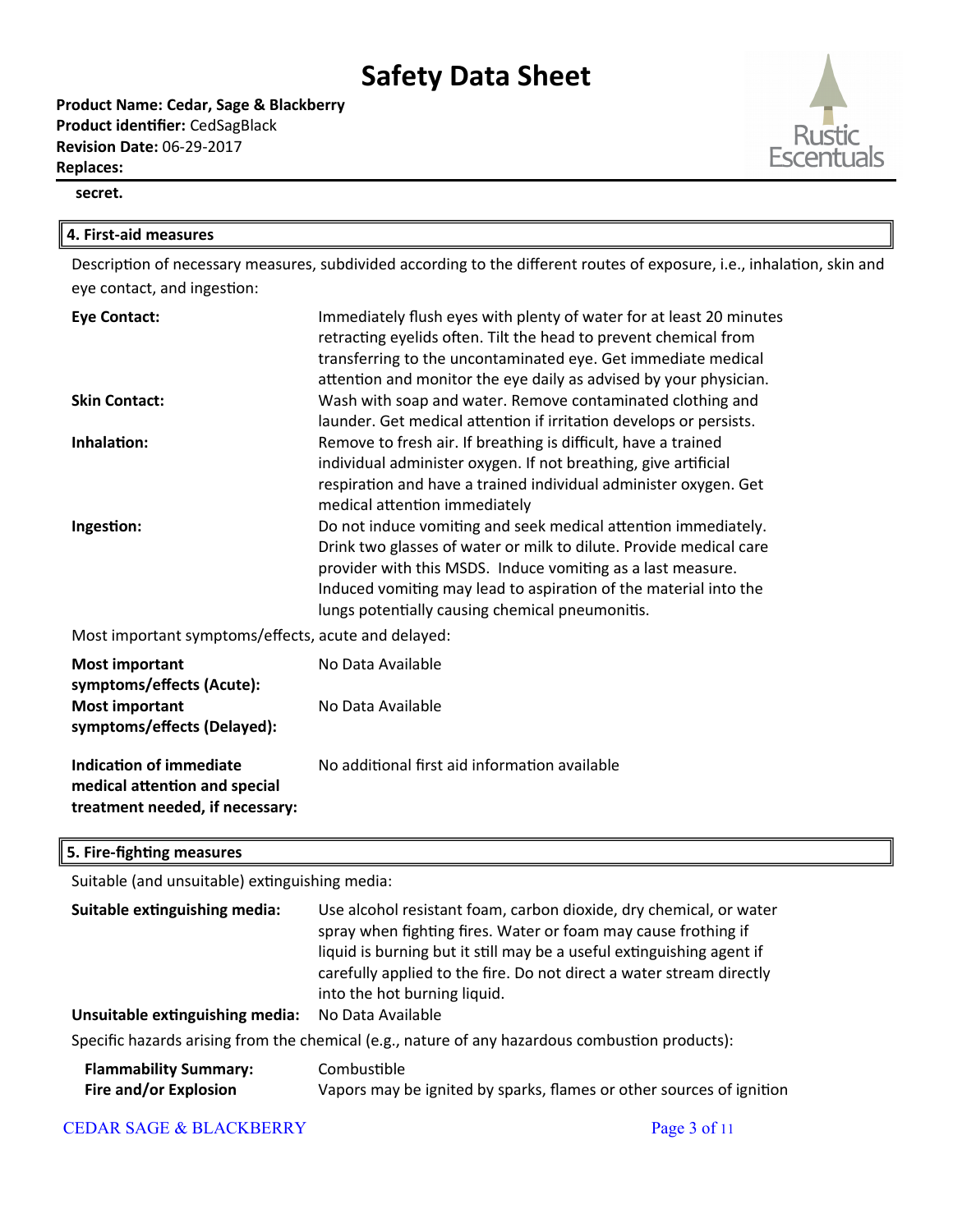

| <b>Hazards:</b>                                              | if material is above the flash point giving rise to a fire (Class B).  |
|--------------------------------------------------------------|------------------------------------------------------------------------|
|                                                              | Vapors are heavier than air and may travel to a source of ignition     |
|                                                              | and flash back.                                                        |
| <b>Hazardous Combustion</b>                                  | Carbon Oxides, Carbon dioxide, Carbon monoxide, Toxic fumes.,          |
| <b>Products:</b>                                             | Toxic gases                                                            |
| Special protective equipment                                 | Do not enter fire area without proper protection including self-       |
| and precautions for fire-                                    | contained breathing apparatus and full protective equipment. Fight     |
| fighters:                                                    | fire from a safe distance and a protected location due to the          |
|                                                              | potential of hazardous vapors and decomposition products. Use          |
|                                                              | methods for the surrounding fire.                                      |
| 6. Accidental release measures                               |                                                                        |
|                                                              |                                                                        |
| <b>Personal precautions,</b>                                 | No health affects expected from the clean-up of this material if       |
| protective equipment, and                                    | contact can be avoided. Follow personal protective equipment           |
| emergency procedures:                                        | recommendations found in Section VIII of this MSDS                     |
| <b>Methods and materials for</b>                             | No special spill clean-up considerations. Collect and discard in       |
| containment and cleaning up:                                 | regular trash.                                                         |
| 7. Handling and storage                                      |                                                                        |
| <b>Precautions for safe handling:</b>                        | Mildly irritating material. Avoid unnecessary exposure. As with all    |
|                                                              | chemicals, good industrial hygiene practices should be followed        |
|                                                              | when handling this material. Avoid contact with material, avoid        |
|                                                              | breathing dusts or fumes, use only in a well ventilated area. Do not   |
|                                                              | get in eyes, on skin and clothing Use with adequate ventilation        |
|                                                              | "Empty" containers retain product residue (liquid and/or vapor)        |
|                                                              | and can be dangerous. Wash thoroughly after handling                   |
| Conditions for safe storage, including any incompatibilities |                                                                        |
| <b>Conditions for safe storage:</b>                          | Store in a cool dry place. Isolate from incompatible materials. Limit  |
|                                                              | quantity of material stored. Store in a tightly closed container Store |
|                                                              | in a cool dry place Keep away from heat, sparks, and flame Store in    |
|                                                              | a cool place in original container and protect from sunlight Keep      |
|                                                              | container closed when not in use Keep away from food and               |
|                                                              | drinking water.                                                        |
| <b>Materials to Avoid/Chemical</b>                           | Strong oxidizing agents Acids Bases Reducing agents Strong bases       |
| Incompatibility:                                             | Oxidizing mineral acids Strong reducing agents Acetic anhydride        |
|                                                              | Chlorinated compounds Metals Caustics (bases)                          |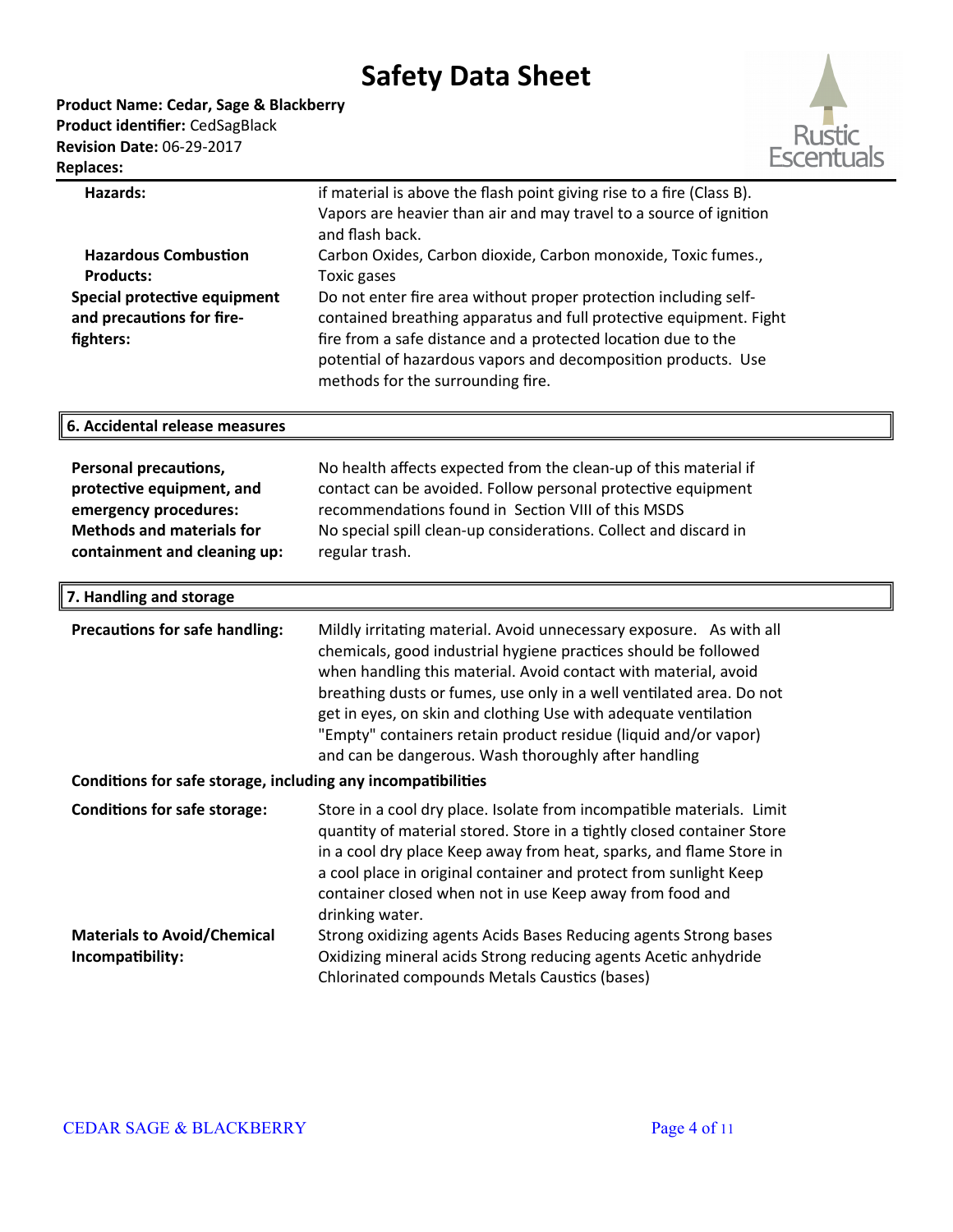**Product Name: Cedar, Sage & Blackberry Product identifier:** CedSagBlack **Revision Date:** 06-29-2017 **Replaces:** 



#### **8. Exposure controls/personal protection**

OSHA permissible exposure limit (PEL), American Conference of Governmental Industrial Hygienists (ACGIH) Threshold Limit Value (TLV), and any other exposure limit used or recommended by the chemical manufacturer, importer, or employer preparing the safety data sheet, where available:

| <b>Chemical Component</b>                                              | <b>ACGIH TLV-TWA</b>                                                                                                                                                                                                                                                                                                                                                                                                                                                                                                                                                                                                                                                            | <b>ACGIH STEL</b>                                                                                                                                                                                                                                                                                                                                                                                                                                                                                                                                                                                              | <b>OSHA PEL</b> |
|------------------------------------------------------------------------|---------------------------------------------------------------------------------------------------------------------------------------------------------------------------------------------------------------------------------------------------------------------------------------------------------------------------------------------------------------------------------------------------------------------------------------------------------------------------------------------------------------------------------------------------------------------------------------------------------------------------------------------------------------------------------|----------------------------------------------------------------------------------------------------------------------------------------------------------------------------------------------------------------------------------------------------------------------------------------------------------------------------------------------------------------------------------------------------------------------------------------------------------------------------------------------------------------------------------------------------------------------------------------------------------------|-----------------|
| No Data Available                                                      |                                                                                                                                                                                                                                                                                                                                                                                                                                                                                                                                                                                                                                                                                 |                                                                                                                                                                                                                                                                                                                                                                                                                                                                                                                                                                                                                |                 |
| <b>Appropriate engineering</b><br>controls:                            | No exposure limits exist for the constituents of this product. Use<br>local exhaust ventilation or other engineering controls to minimize<br>exposures and maintain operator comfort. Engineering controls<br>must be designed to meet the OSHA chemical specific standard in<br>29 CFR 1910. Engineering controls must be designed to control<br>vapor concentrations to below levels published in 29 CFR<br>1910.1000. Facilities storing or using this material should be<br>equipped with an eyewash and safety shower. Use process<br>enclosures, local exhaust ventilation, or other engineering controls<br>to control airborne levels below recommended exposure limits |                                                                                                                                                                                                                                                                                                                                                                                                                                                                                                                                                                                                                |                 |
| Individual protection measures, such as personal protective equipment: |                                                                                                                                                                                                                                                                                                                                                                                                                                                                                                                                                                                                                                                                                 |                                                                                                                                                                                                                                                                                                                                                                                                                                                                                                                                                                                                                |                 |
| <b>Respiratory Protection:</b>                                         | use.                                                                                                                                                                                                                                                                                                                                                                                                                                                                                                                                                                                                                                                                            | Respiratory protection may be required to avoid overexposure<br>when handling this product. General or local exhaust ventilation is<br>the preferred means of protection. Use a respirator if general room<br>ventilation is not available or sufficient to eliminate symptoms.<br>Follow a respiratory protection program that meets 29 CFR<br>1910.134 and ANSI Z88.2 requirements whenever work place<br>conditions warrant the use of a respirator. A supplied air type<br>respiratory will be required. Respiratory protection may be<br>required in addition to ventilation depending upon conditions of |                 |
| <b>Eye Protection:</b>                                                 | available. Wear goggles and a Face shield                                                                                                                                                                                                                                                                                                                                                                                                                                                                                                                                                                                                                                       | Wear chemically resistant safety glasses with side shields when<br>handling this product. Wear additional eye protection such as<br>chemical splash goggles and/or face shield when the possibility<br>exists for eye contact with splashing or spraying liquid, or airborne<br>material. Do not wear contact lenses. Have an eye wash station                                                                                                                                                                                                                                                                 |                 |
| <b>Skin Protection:</b>                                                |                                                                                                                                                                                                                                                                                                                                                                                                                                                                                                                                                                                                                                                                                 | Wear protective gloves. Inspect gloves for chemical break-through<br>and replace at regular intervals. Clean protective equipment<br>regularly. Wash hands and other exposed areas with mild soap and<br>water before eating, drinking, and when leaving work Where<br>contact is likely, wear chemical resistant gloves, a chemical suit,<br>rubber boots, and chemical safety goggles plus a face shield                                                                                                                                                                                                     |                 |
| <b>Gloves:</b>                                                         | No information available                                                                                                                                                                                                                                                                                                                                                                                                                                                                                                                                                                                                                                                        |                                                                                                                                                                                                                                                                                                                                                                                                                                                                                                                                                                                                                |                 |
| <b>Respiratory Protection:</b>                                         |                                                                                                                                                                                                                                                                                                                                                                                                                                                                                                                                                                                                                                                                                 | Respiratory protection may be required to avoid overexposure                                                                                                                                                                                                                                                                                                                                                                                                                                                                                                                                                   |                 |

CEDAR SAGE & BLACKBERRY Page 5 of 11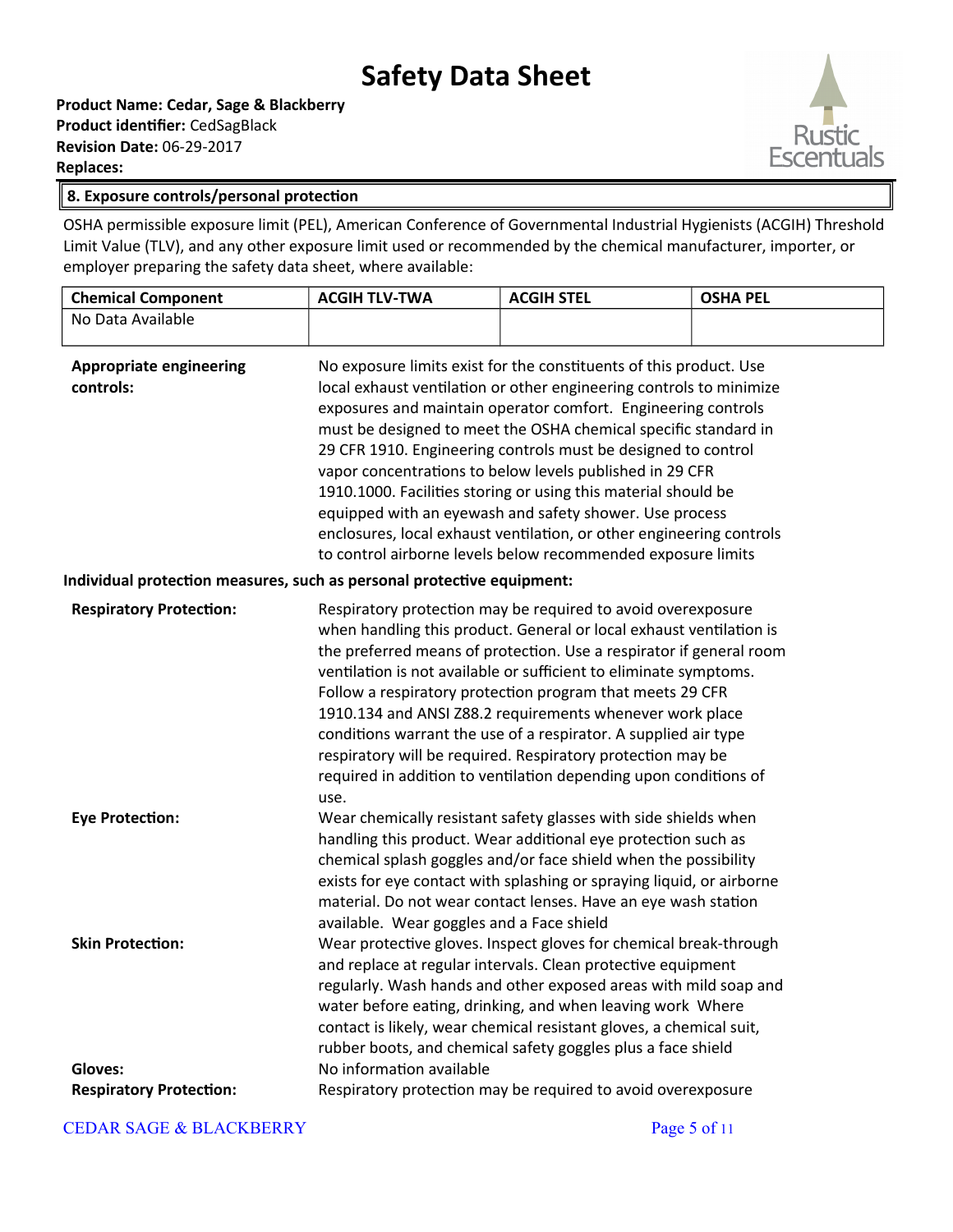**Product Name: Cedar, Sage & Blackberry Product identifier:** CedSagBlack **Revision Date:** 06-29-2017 **Replaces:** 



|                                    | when handling this product. General or local exhaust ventilation is  |  |
|------------------------------------|----------------------------------------------------------------------|--|
|                                    | the preferred means of protection. Use a respirator if general room  |  |
|                                    | ventilation is not available or sufficient to eliminate symptoms.    |  |
|                                    | Follow a respiratory protection program that meets 29 CFR            |  |
|                                    | 1910.134 and ANSI Z88.2 requirements whenever work place             |  |
|                                    | conditions warrant the use of a respirator. A supplied air type      |  |
|                                    | respiratory will be required. Respiratory protection may be          |  |
|                                    | required in addition to ventilation depending upon conditions of     |  |
|                                    | use.                                                                 |  |
| <b>Other Protective Equipment:</b> | Wear goggles and a Face shield Where contact is likely, wear         |  |
|                                    | chemical resistant gloves, a chemical suit, rubber boots, and        |  |
|                                    | chemical safety goggles plus a face shield                           |  |
| <b>General Hygiene Conditions:</b> | As with all chemicals, good industrial hygiene practices should be   |  |
|                                    | followed when handling this material. Avoid contact with material,   |  |
|                                    | avoid breathing dusts or fumes, use only in a well ventilated area.  |  |
|                                    | Do not get in eyes, on skin and clothing Use with adequate           |  |
|                                    | ventilation "Empty" containers retain product residue (liquid and/or |  |
|                                    | vapor) and can be dangerous. Wash thoroughly after handling          |  |

### **9. Physical and chemical properties**

### **Appearance (physical state, color, etc.):**

| Appearance (physical state):                  | Liquid                 |
|-----------------------------------------------|------------------------|
| Color:                                        | Yellow                 |
| Odor:                                         | Comparable to Standard |
| <b>Odor threshold:</b>                        | Not determined         |
| pH:                                           | Not Available          |
| Initial Boiling Point and Boiling Range (°C): | No Data Available      |
| <b>Flash Point:</b>                           | 155P                   |
| <b>Evaporation Rate:</b>                      | Not Available          |
| Flammability (solid, gas):                    | No Data Available      |
| Upper/lower flammability or explosive limits: |                        |
|                                               |                        |
| <b>Upper Flammable/Explosive Limit:</b>       | Not Available          |
| Lower Flammable/Explosive Limit:              | Not Available          |
| <b>Vapor Density:</b>                         | >1                     |
| <b>Relative Density:</b>                      | 1.0096                 |
| Solubility(ies):                              | Soluble in Water-Yes   |
| Auto-ignition Temperature (°C):               | 259 º C                |
| <b>Decomposition Temperature::</b>            | No Data Available      |
| <b>Viscosity:</b>                             | No Data Available      |
| Volatiles, % by weight                        | 12.47                  |
| <b>Volatile Organic Chemicals</b>             | No Data Available      |
| <b>Bulk Density</b>                           | 8.428                  |

### CEDAR SAGE & BLACKBERRY Page 6 of 11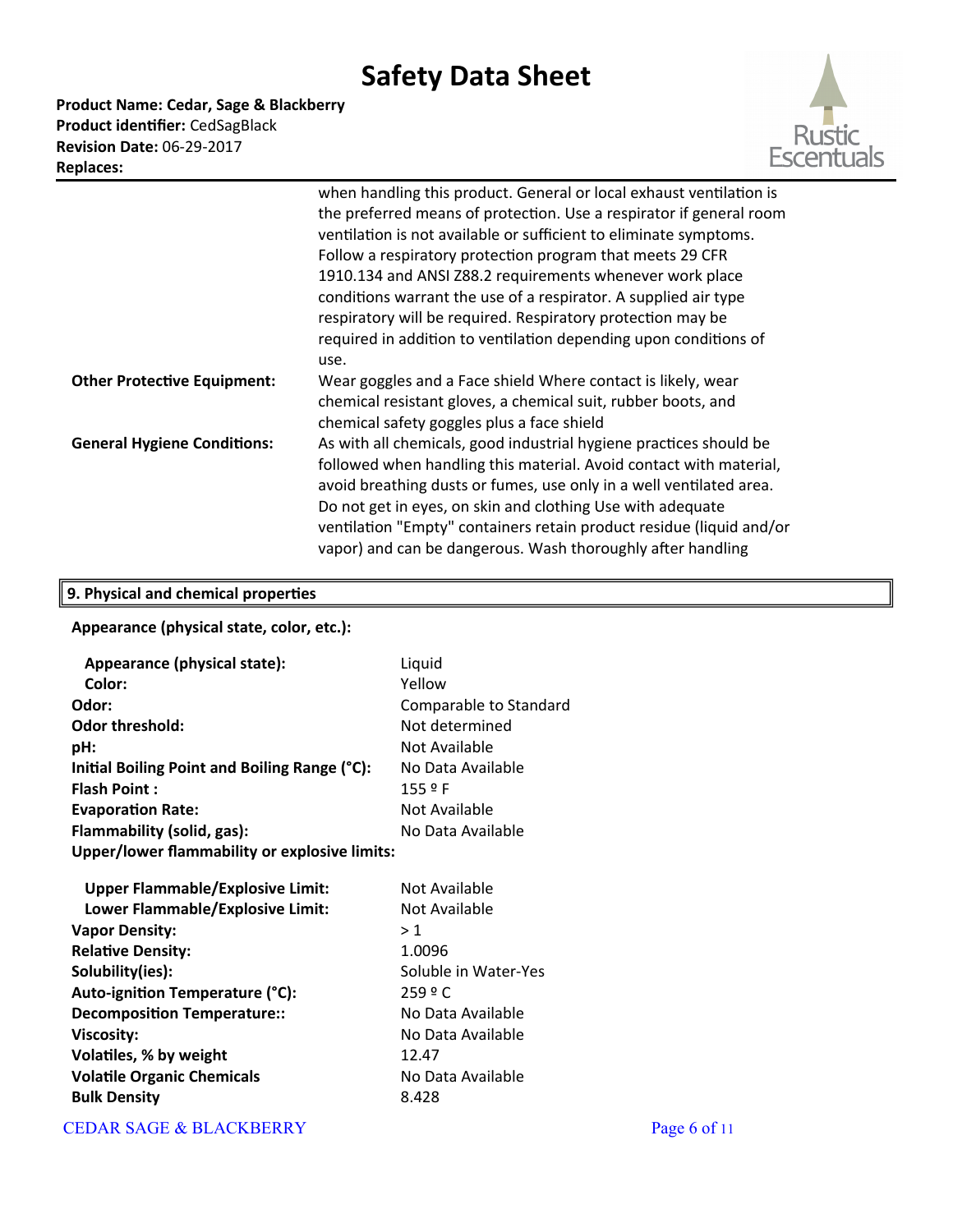**Product Name: Cedar, Sage & Blackberry Product identifier:** CedSagBlack **Revision Date:** 06-29-2017 **Replaces:** 



### **10. Stability and reactivity**

| <b>Reactivity:</b><br><b>Chemical stability:</b><br><b>Possibility of hazardous</b><br>reactions: | No Data Available<br>Stable under normal conditions.<br>No Data Available                                                                                                                                                                                                      |
|---------------------------------------------------------------------------------------------------|--------------------------------------------------------------------------------------------------------------------------------------------------------------------------------------------------------------------------------------------------------------------------------|
| Conditions to avoid (e.g., static<br>discharge, shock, or vibration):                             | Temperatures above flash point in combination with sparks, open<br>flames, or other sources of ignition. Heat flame sparks Extremes of<br>temperature direct sunlight Direct sources of heat. Avoid moisture<br>Contamination Elevated temperatures open flames Visible light. |
| Incompatible materials:                                                                           | Strong oxidizing agents Acids Bases Reducing agents Strong bases<br>Oxidizing mineral acids Strong reducing agents Acetic anhydride<br>Chlorinated compounds Metals Caustics (bases)                                                                                           |
| <b>Hazardous decomposition</b><br>products:                                                       | Carbon Oxides Carbon dioxide Carbon monoxide Toxic fumes. Toxic<br>gases                                                                                                                                                                                                       |

### **11. Toxicological information**

| Information on the likely routes<br>of exposure (inhalation,<br>ingestion, skin and eye contact): | Skin contact, Eye contact |
|---------------------------------------------------------------------------------------------------|---------------------------|
| Symptoms related to the                                                                           | No Data Available         |
| physical, chemical and<br>toxicological characteristics:                                          |                           |
| <b>Target Organs Potentially</b>                                                                  | No Data Available         |
| <b>Affected by Exposure:</b>                                                                      |                           |
| <b>Chemical Interactions That</b><br><b>Change Toxicity:</b>                                      | None Known                |

#### **Delayed and immediate effects and also chronic effects from short- and long-term exposure:**

#### **Immediate (Acute) Health Effects by Route of Exposure:**

| <b>Inhalation Irritation:</b> | Can cause respiratory irritation.                                                                                                                                                                                                          |
|-------------------------------|--------------------------------------------------------------------------------------------------------------------------------------------------------------------------------------------------------------------------------------------|
| <b>Skin Contact:</b>          | Can cause moderate skin irritation, defatting, and dermatitis. Not likely to cause<br>permanent damage.                                                                                                                                    |
|                               | No absorption hazard in normal industrial use.                                                                                                                                                                                             |
| <b>Eye Contact:</b>           | Contact with the eyes may cause moderate to severe eye injury. Eye contact may<br>result in tearing and reddening, but not likely to permanently injure eye tissue.<br>Temporary vision impairment (cloudy or blurred vision) is possible. |
| <b>Ingestion Irritation:</b>  | Irritating to mouth, throat, and stomach. Can cause abdominal discomfort, nausea,<br>vomiting and diarrhea. Aspiration of material into the lungs can cause chemical<br>pneumonitis.                                                       |
| <b>Ingestion Toxicity:</b>    | Harmful if swallowed.                                                                                                                                                                                                                      |

### CEDAR SAGE & BLACKBERRY Page 7 of 11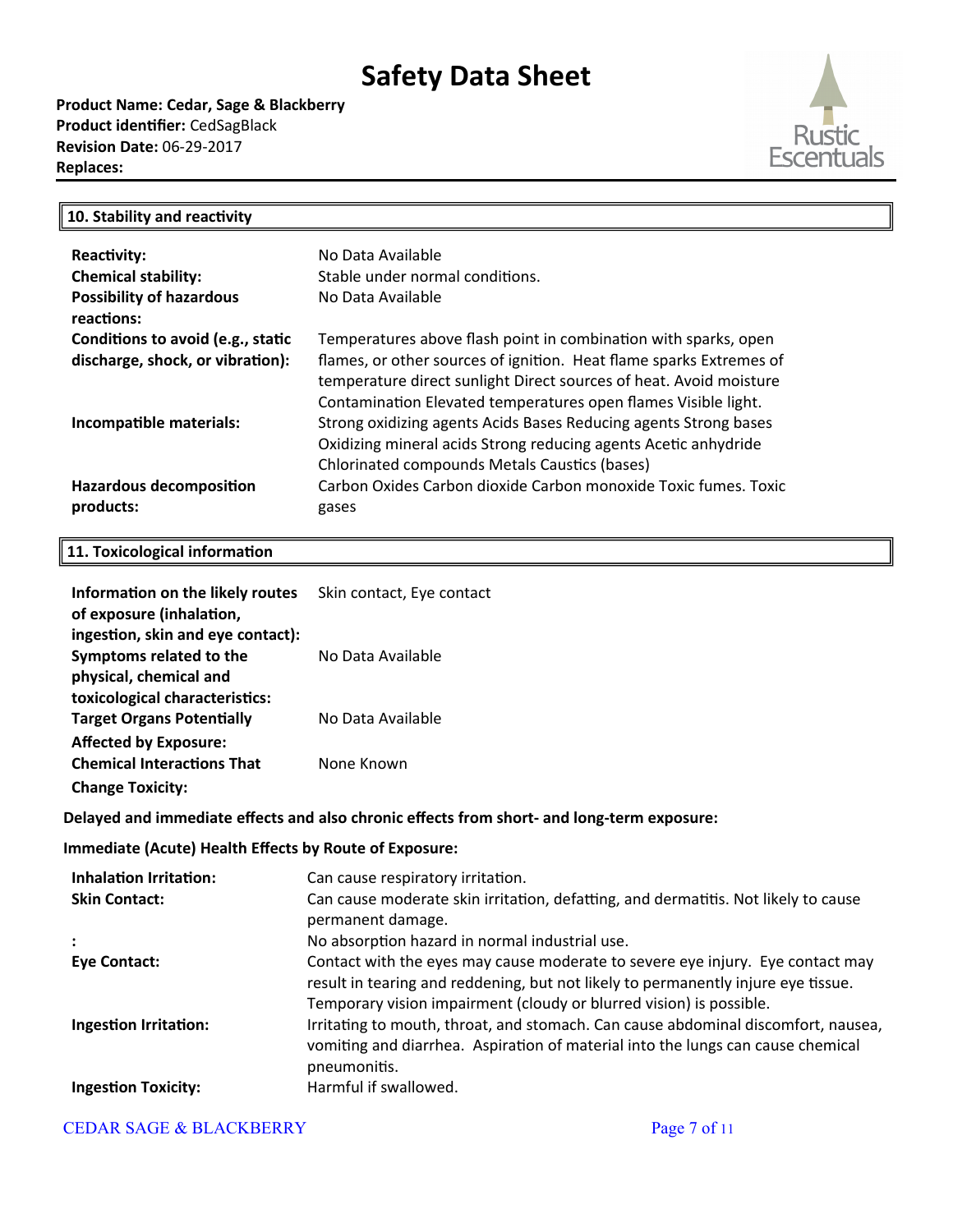**Product Name: Cedar, Sage & Blackberry Product identifier:** CedSagBlack **Revision Date:** 06-29-2017 **Replaces:** 



#### **Long-Term (Chronic) Health Effects:**

| Carcinogenicity:               | None of the substances have been shown to cause cancer in long term animal<br>studies. Not a carcinogen according to NTP, IARC, or OSHA.                                                                                                     |
|--------------------------------|----------------------------------------------------------------------------------------------------------------------------------------------------------------------------------------------------------------------------------------------|
| Reproductive and               | No data available to indicate product or any components present at greater than                                                                                                                                                              |
| <b>Developmental Toxicity:</b> | 0.1% may cause birth defects. Possible reproductive hazard.                                                                                                                                                                                  |
| <b>Mutagenicity:</b>           | No data available to indicate product or any components present at greater than                                                                                                                                                              |
|                                | 0.1% is mutagenic or genotoxic.                                                                                                                                                                                                              |
| Inhalation:                    | Upon prolonged and/or repeated exposure, can cause moderate respiratory<br>irritation, dizziness, weakness, fatigue, nausea and headache. Harmful! Can cause<br>systemic damage upon prolonged and/or repeated exposure (see "Target Organs) |
| <b>Skin Contact:</b>           | Upon prolonged or repeated contact, can cause moderate skin irritation, defatting,<br>and dermatitis. Not likely to cause permanent damage.                                                                                                  |
| <b>Skin Absorption:</b>        | Upon prolonged or repeated exposure, no hazard in normal industrial use.                                                                                                                                                                     |

#### **Numerical measures of toxicity (such as acute toxicity estimates) Component Toxicology Data**

| <b>Chemical Component</b> | Oral LD50 | Dermal LD50 | <b>Inhalation LC50</b> |
|---------------------------|-----------|-------------|------------------------|
| No data available         |           |             |                        |

**Whether the hazardous chemical is listed in the National Toxicology Program (NTP) Report on Carcinogens (latest edition) or has been found to be a potential carcinogen in the International Agency for Research on Cancer (IARC) Monographs (latest edition), or by OSHA**

| <b>Chemical Name</b> | <b>OSHA Carcinogen</b> | <b>IARC Carcinogen</b> | <b>NTP Carcinogen</b> |
|----------------------|------------------------|------------------------|-----------------------|
| No Data Available    |                        |                        |                       |

| 12. Ecological information |  |
|----------------------------|--|
|                            |  |

**Ecotoxicity (aquatic and**  This material is not expected to be harmful to the ecology.

**terrestrial, where available):**

#### **Ecological Toxicity Data**

| <b>Chemical Component</b> | <b>Aquatic EC50</b><br>Crustacea | <b>Aquatic ERC50 Algae</b> | <b>Aquatic LC50 Fish</b> |
|---------------------------|----------------------------------|----------------------------|--------------------------|
| No Data Available         |                                  |                            |                          |

| Persistence and degradability:    | No Data Available |
|-----------------------------------|-------------------|
| <b>Bioaccumulative potential:</b> | No Data Available |
| <b>Mobility in soil:</b>          | No Data Available |
| Other adverse effects (such as    | No Data Available |
| hazardous to the ozone layer):    |                   |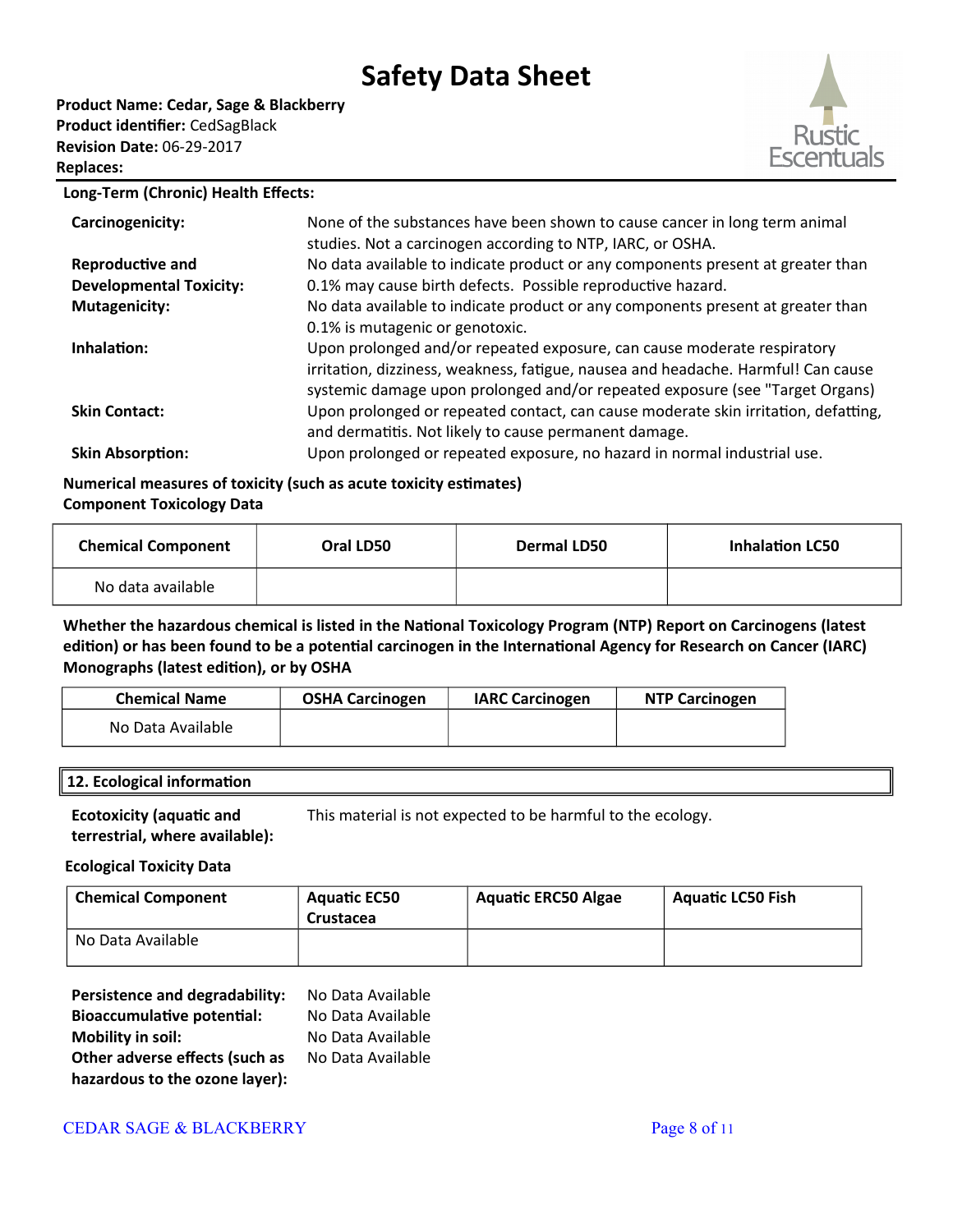**Product Name: Cedar, Sage & Blackberry Product identifier:** CedSagBlack **Revision Date:** 06-29-2017 **Replaces:** 



| 13. Disposal considerations                                                                                 |                                                                    |  |  |  |
|-------------------------------------------------------------------------------------------------------------|--------------------------------------------------------------------|--|--|--|
| Description of waste residues and information on their safe handling and methods of disposal, including the |                                                                    |  |  |  |
| disposal of any contaminated packaging                                                                      |                                                                    |  |  |  |
| <b>Description of waste residues:</b>                                                                       | Spent or discarded material may be a hazardous waste.              |  |  |  |
| <b>Safe Handling of Waste:</b>                                                                              | No Data Available                                                  |  |  |  |
| Waste treatment methods                                                                                     | DO NOT DUMP INTO ANY SEWERS, ON THE GROUND, OR INTO                |  |  |  |
| (including packaging):                                                                                      | ANY BODY OF WATER. All disposal practices must be in               |  |  |  |
|                                                                                                             | compliance with all Federal, State/Provincial and local laws and   |  |  |  |
|                                                                                                             | regulations. Regulations may vary in different locations. Waste    |  |  |  |
|                                                                                                             | characterizations and compliance with applicable laws are the      |  |  |  |
|                                                                                                             | sole responsibility of the waste generator. As your supplier, we   |  |  |  |
|                                                                                                             | have no control over the management practices or                   |  |  |  |
|                                                                                                             | manufacturing processes of parties handling or using this          |  |  |  |
|                                                                                                             | material. The information presented here pertains only to the      |  |  |  |
|                                                                                                             | product when used as intended, according to this MSDS. For         |  |  |  |
|                                                                                                             | unused and uncontaminated product, the preferred options           |  |  |  |
|                                                                                                             | include sending to a licensed and permitted incinerator or other   |  |  |  |
|                                                                                                             | thermal destruction device. Various federal, state or provincial   |  |  |  |
|                                                                                                             | agencies may have specific regulations concerning the              |  |  |  |
|                                                                                                             | transportation, handling, storage, use or disposal of this product |  |  |  |
|                                                                                                             | which may not be covered in this MSDS. The user shall have to      |  |  |  |
|                                                                                                             | review these regulations to ensure full compliance with all        |  |  |  |
|                                                                                                             | applicable regulations.                                            |  |  |  |

| 14. Transport information         |                |
|-----------------------------------|----------------|
| <b>US DOT Ground Shipping</b>     | Not Restricted |
| Description:                      |                |
| IATA Shipping Description:        | Not Restricted |
| <b>IMDG Shipping Description:</b> | Not Restricted |
|                                   |                |

#### **15. Regulatory information**

**Safety, health and environmental regulations specific for the product in question**

**TSCA Status:** All components in this product are on the TSCA Inventory. **California Prop 65:** Does not contain any chemicals listed on California Proposition 65.

#### **Regulated Components:**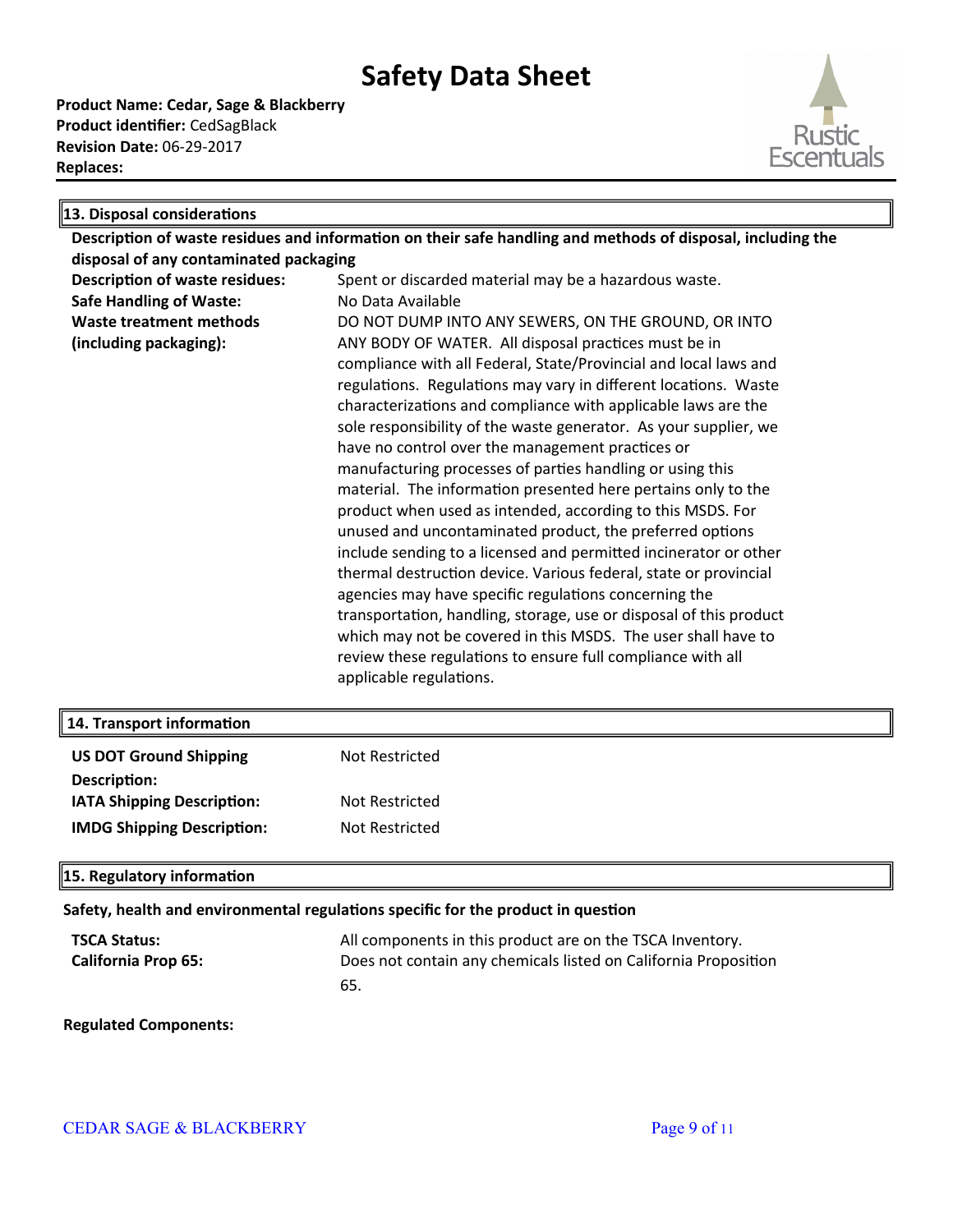**Product Name: Cedar, Sage & Blackberry Product identifier:** CedSagBlack **Revision Date:** 06-29-2017 **Replaces:** 



| <b>Chemical Component</b> | <b>CAS number and</b><br>other unique<br>identifiers | Regulation         | % Range |
|---------------------------|------------------------------------------------------|--------------------|---------|
| None Listed               |                                                      | California Prop 65 |         |
|                           |                                                      | Cancer             |         |
| None Listed               |                                                      | California Prop 65 |         |
|                           |                                                      | Developmental      |         |
| None Listed               |                                                      | California Prop 65 |         |
|                           |                                                      | Reproductive       |         |
|                           |                                                      | Female             |         |
| None Listed               |                                                      | California Prop 65 |         |
|                           |                                                      | Reproductive Male  |         |
| None Listed               |                                                      | <b>CERCLA</b>      |         |
| None Listed               |                                                      | <b>SARA 313</b>    |         |
| None Listed               |                                                      | <b>SARA EHS</b>    |         |

#### **16. Other information, including date of preparation or last revision.**

**Revision Date:** 06-29-2017 **Revision Number:**

**Disclaimer: Important: While the descriptions, data and information** contained herein are presented in good faith and believed to be accurate, it is provided for your guidance only. Because many factors may affect processing or application/use, we recommend that you perform an assessment to determine the suitability of the product for your particular purpose prior to use. Nothing herein should be interpreted as a recommendation to infringe existing patents or violate any laws or regulations. No warranties of any kind, either expressed or implied, including fitness for a particular purpose are made regarding the product described. We assume NO responsibility for any injuries resulting from misuse or misapplication of this product or that might be sustained because of inhalation, ingestion, absorption or other contact with this product. In no case shall the descriptions, information, or data provided be considered a part of our terms and conditions of sale. Further, the descriptions, data and information furnished hereunder are given gratis. No obligation or liability for the description, data and information given are assumed. All such being given and accepted at your CEDAR SAGE & BLACKBERRY Page 10 of 11